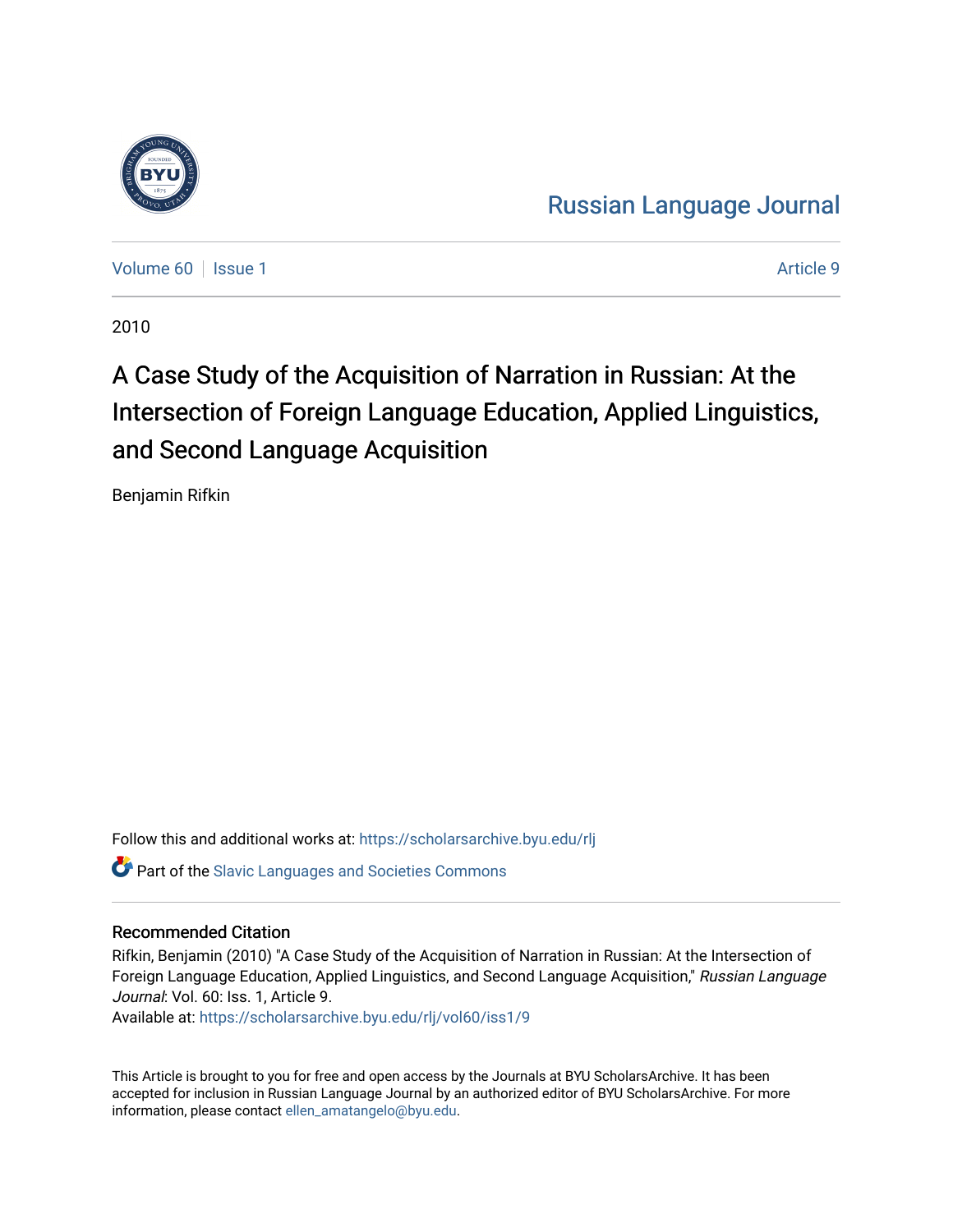# A Case Study of the Acquisition of Narration in Russian: At the Intersection of Foreign Language Education, Applied Linguistics, and Second Language Acquisition<sup>1</sup>

## *Benjamin!Rifkin*

#### **Introduction**

 $\overline{a}$ 

Studies of students' foreign language proficiency—including Carroll (1967), Magnan (1986), and Thompson (1996)—have shown that students in their fourth year of language study typically demonstrate oral proficiency in the intermediate range. Thompson's study found the median score of students' oral proficiency in the fourth year to be at the intermediate high/advanced threshold, but her subjects at this level of instruction were students at Middlebury's summer language program and were tested in the last week of the program. In my own teaching practice, I have found that most of the students majoring in Russian at the University of Wisconsin-Madison graduate with an oral proficiency rating at the intermediate-mid level, sometimes at the intermediate-high level, and very rarely at the advanced level. This usually occurs only with very gifted students who have spent an entire year in Russia. The majority of students in our graduate program who enroll directly upon completing their BAs demonstrate the same range of levels of oral proficiency as those completing their BAs at our university, regardless of their undergraduate institution (excluding from consideration graduate students who are native speakers of Russian or another Slavic language).

Research conducted on the basis of data collected from participants in study abroad programs sponsored by the American Council of Teachers of Russian (ACTR) suggests that most of the students entering into the study abroad program have only intermediate level oral proficiency, and approximately two thirds of them fail to achieve advanced-level oral proficiency

<sup>&</sup>lt;sup>1</sup> I thank the anonymous referee who helped me with this paper's organization, Dianna Murphy' of the University of Wisconsin-Madison and Olga Yokoyama and Olga Kagan of UCLA for their suggestions. Of course, I take responsibility for any errors of fact herein. Lastly, I am grateful to the University of Wisconsin-Madison Teaching Academy for its generous support of the transcription of interviews analyzed in this project.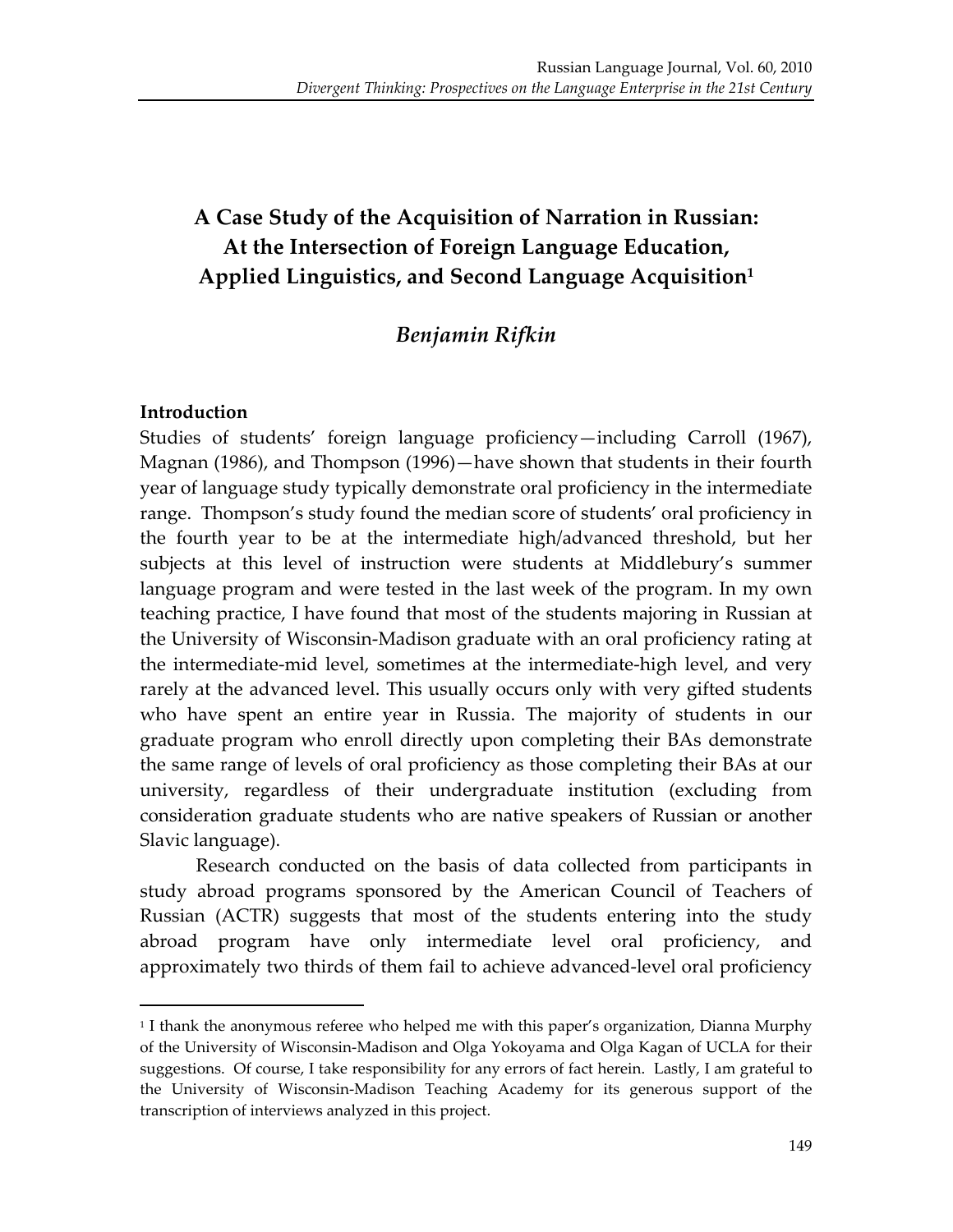by the end of their study abroad program. (Brecht, Davidson and Ginsberg: Table  $5$ , p.  $10$ ).

This research project began with the question: Given that students can only achieve advanced-level oral proficiency during a study abroad program or in a summer intensive immersion program such as Middlebury's, and given that not all students can achieve advanced-level oral proficiency even in those contexts, what can we do in the non-immersion Russian-language classroom to help prepare students to make that leap? This is a question in the discipline of foreign language education, but its answer must be informed by research not only in foreign language education, but also by the fields of applied linguistics and second language acquisition.

#### **Preliminary Investigation in Applied Linguistics**

The ACTFL Oral Proficiency Guidelines (OPG) foreground two language functions, narration and description, as critical or core functions for the advanced level. I selected narration as the function of interest for this research project because it seemed to me that narration, especially past-tense and present-tense narration, emerge in the spontaneous speech of learners of Russian before description. Having selected narration as the function of interest, I then set out to explore the nature of narration in the speech of native speakers of Russian, especially with regard to the frequency of complex sentences in their discourse, an examination within the domain of the discipline of applied linguistics (the study of language in the context of its use). In order to elicit narration, I asked several native speakers to retell the plot of a film or television program they had seen recently or one that had made a great impression on them. I recorded their speech and analyzed it for the balance of complex vs. simple or compound sentences, considering as a complex sentence any sentence with any kind of dependent clause. The results of my analysis are summarized in Table 1 (in) which all names are pseudonyms):

| Name    | Total<br><b>Sentences</b> | Complex<br><b>Sentences</b> | <b>Relative</b><br><b>Clauses</b> | Frequency of<br>Relativization | Frequency of<br>Complex<br><b>Sentences</b> |
|---------|---------------------------|-----------------------------|-----------------------------------|--------------------------------|---------------------------------------------|
| Zhora   | 19.0                      | 10.0                        | 4.0                               | .210                           | .526                                        |
| Tania   | 17.0                      | 6.0                         | 0.0                               | .000                           | .353                                        |
| Lena    | 12.0                      | 7.0                         | 9.0                               | .751                           | .583                                        |
| Kira    | 14.0                      | 10.0                        | 10.0                              | .714                           | .714                                        |
| Aliosha | 30.0                      | 16.0                        | 14.0                              | .467                           | .533                                        |
| Mean    | 18.4                      | 9.8                         | 7.4                               | .403                           | .533                                        |

**Table 1. Native Speaker Narrations**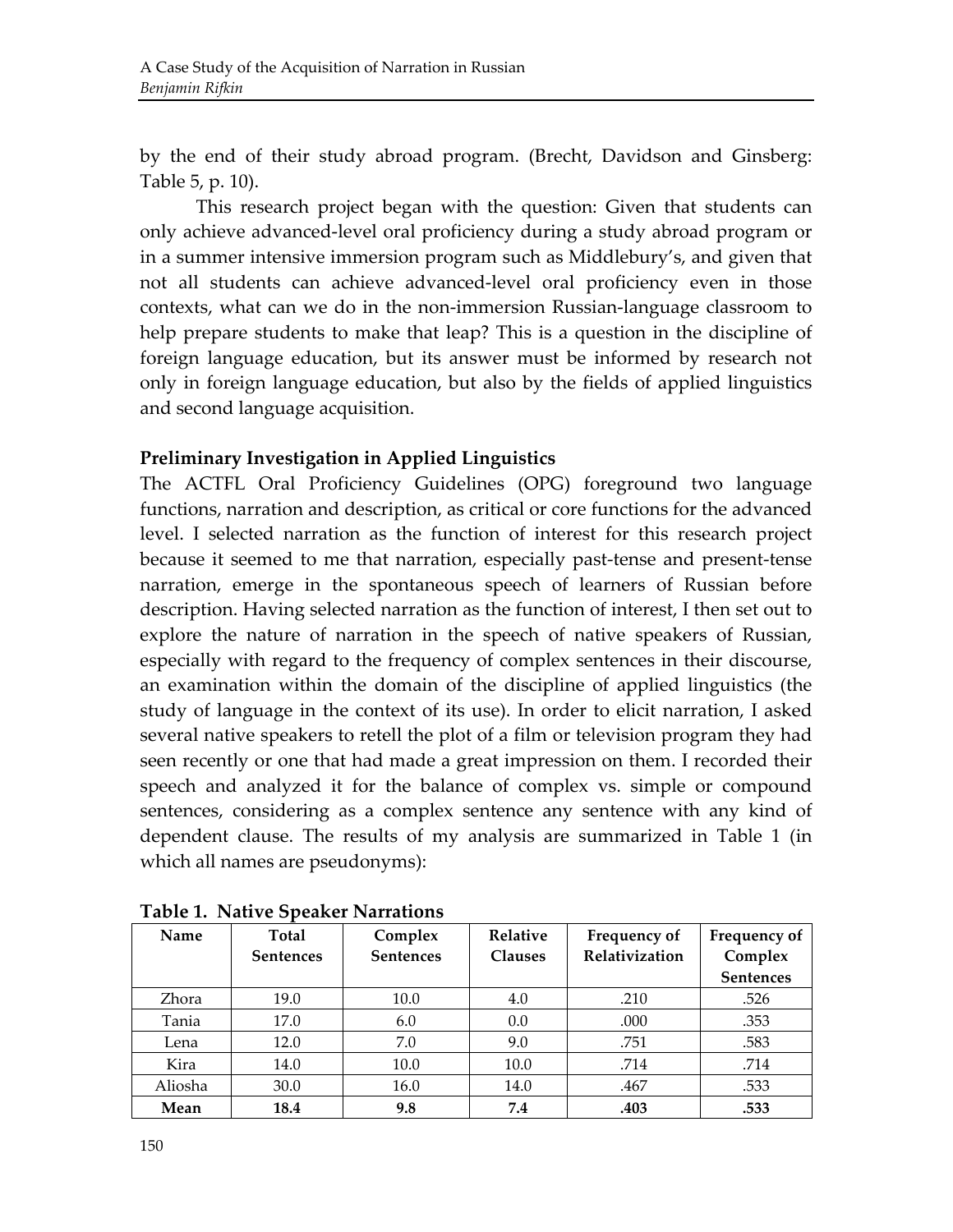As depicted in Table 1, native speakers of Russian provided an average narration of 18.4 sentences in length, of which 9.8 were complex sentences; in other words, roughly slightly more than half of their utterances were complex sentences. Of the 9.8 complex sentences, an average of 7.4 sentences featured relativization; in other words, slightly more than three quarters of the complex sentences or slightly more than 40% of all the utterances in the average narration featured relativization. By relativization, for the purposes of this project, I am referring to a complex sentence featuring a relative clause introduced by the relative pronoun *который*; I recognize that Russian allows for relative clauses introduced by other pronouns, such as *что* or *κmo* (Timberlake, 1993), but I restricted the focus of this study just to the use of relative clauses with *который*, because they were by far the most frequent relative clauses in the speech of the native speakers, and in the speech of the students in the control and experimental groups' described' below.' The' frequencies' of' complex' sentences' and' relative' clauses in the speech of the native speakers in this experiment's findings are close to those observed by Zemskaia and Kapanadze (1978). Most of the texts recorded and transcribed by Zemskaia and Kapanadze are dialogic in nature, but in those that were monologic and of paragraph-length, 90-93% of the utterances featured complex syntax, but only 20-39% of the utterances featured relative clauses (alternatively, 22-42% of the complex sentences were complex due to the fact that they featured a relative clause).

I then compared the native speakers' narrations with narrations produced by two of the best (i.e., most communicative) students in the fourth-year Russian class of the University of Wisconsin-Madison, as depicted below in Table 2.

| Name | <b>Total</b><br><b>Sentences</b> | Complex<br><b>Sentences</b> | <b>Relative</b><br>Clauses | <b>Frequency of</b><br>Relativization | Frequency of<br><b>Complex Sentences</b> |
|------|----------------------------------|-----------------------------|----------------------------|---------------------------------------|------------------------------------------|
| Dina | 15.0                             | 2.0                         |                            | .067                                  | .133                                     |
| Rita | 9.0                              | 0.                          |                            | .000                                  | 125                                      |
| Mean | 12.00                            | 1.5                         | 0.5                        | .034                                  | .129                                     |

Table 2. Student Narrations: Pilot Test Group

These two students had intermediate-mid level oral proficiency, so their narrations, of course, could not be expected to compare functionally to the narrations of the native speakers. Nonetheless, I was surprised to find how syntactically weak were their narrations. One of the students had a narration of only nine sentences in length, only one of which was complex; the other student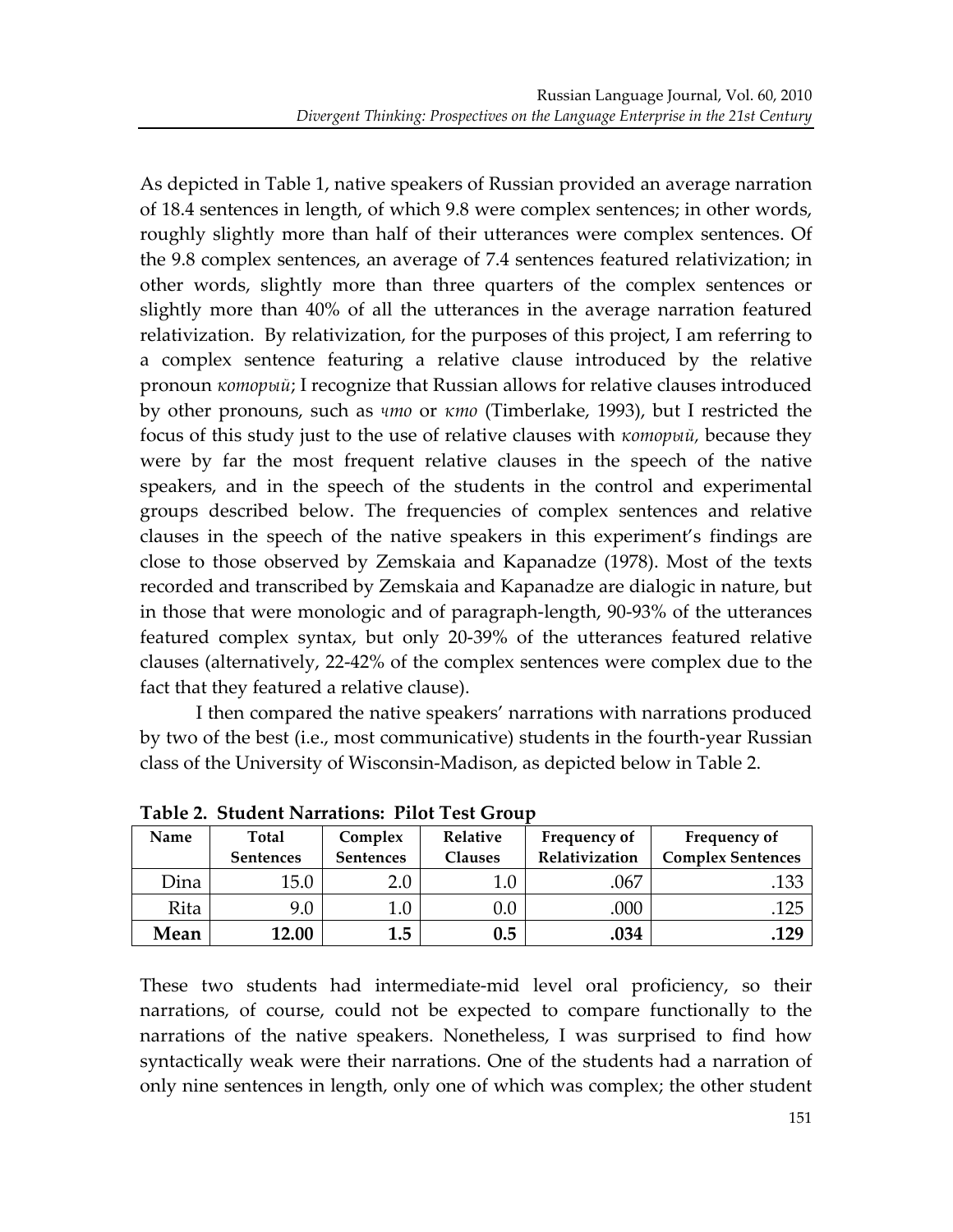offered a 15-sentence narration including two complex sentences (one of which had a relative clause.) Clearly, and not at all surprisingly, there was a significant disjuncture between the speech of the native speakers and our students in terms of their control of Russian syntax.

Given the stark contrast between the performance of students in an upperlevel Russian course and the performance of native speakers, it was clear that the investigation of a different approach to teaching speaking skills at this level was warranted. The experiment I would design and conduct would need to measure the acquisition of one particular structure, the subset of relative clauses introduced by the relative pronoun  $\kappa$ *omopu* $\tilde{u}$ , in students' narrations, because the use of *который*-clauses is closely linked to advanced-level oral proficiency in the provisional proficiency guidelines for Russian, and in the interpretation of many ACTFL-certified OPI testers of the generic oral proficiency guidelines for advanced level function. Accordingly, improvement in this aspect of spontaneous speech, while not necessarily in and of itself sufficient for a determination of advanced level proficiency, would be indicative of students' progress towards that goal.

#### **Theoretical!Background**

In reflecting on the state of the students' speaking skills, I considered recent research in the area of second language acquisition. Second language acquisition research has long focused on the notion of input, in part due to Krashen's work in this area (1982). However, even as early as Wagner-Gough and Hatch's seminal paper in 1975 on the importance of input data, the field began to move toward a careful examination of output as an important variable in second language acquisition. Swain's 1985 study, one that involved a research design with narration tasks based on the retelling of a film, was critical for the understanding of output. In the conclusion of her analysis of a study of French immersion students in Canada, Swain wrote:

Comprehensible output... is a necessary mechanism of acquisition independent of the role of comprehensible input. Its role is, at minimum, to provide opportunities for contextualized, meaningful use, to test out hypotheses about the target language, and to move the learner from a purely semantic analysis of the language to a syntactic analysis of it. Comprehensible output is, unfortunately, generally missing in typical classroom settings...(Swain, 1985: 252).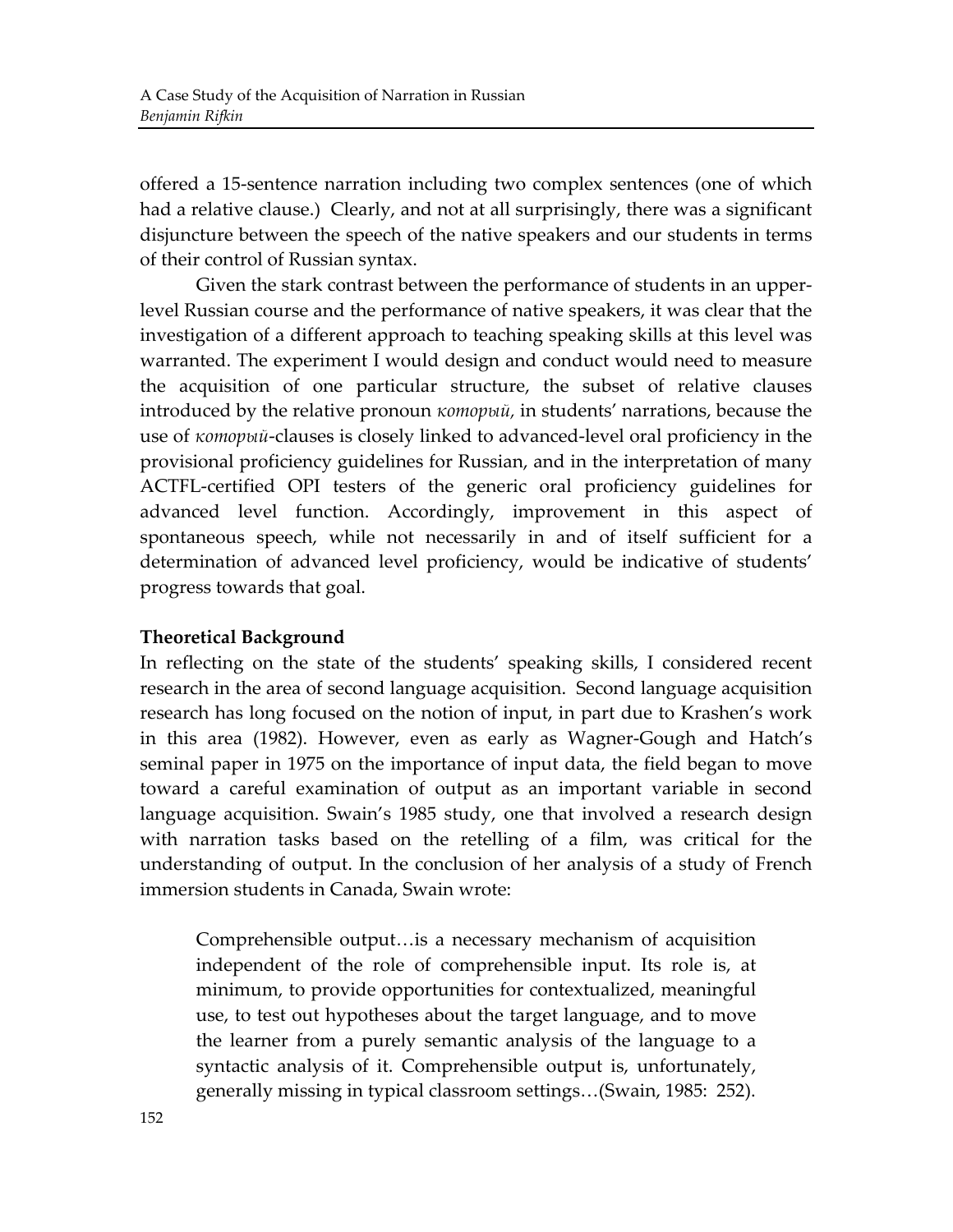Since 1985, some second language acquisition researchers have focused on output (that is, learners' oral discourse) as a means of targeting syntax in the context of classroom instruction. The importance of Swain's argument about comprehensible output is underscored by the fact that it has been examined in numerous studies: Swain (1993); Izumi, Bigelow, Fujiwara and Fearnow (1999); Pica and Doughty (1985); Pica and Doughty (1988); Pica, Holliday, Lewis and Morgenthaler (1989); Ellis (1992) who devotes an entire chapter to this topic; Nobuyoshi and Ellis (1993); Swain and Lapkin (1995); and Nagata (1998). Nobuyoshi and Ellis's study describes the value of "focused communication tasks" and is particularly interesting in that the authors conclude that "pushing' learners to improve the accuracy of their production results not only in immediate improved performance, but also in gains in accuracy over time" (Nobuyoshi and Ellis: 208). Gass (1997: 139) notes that the idea that output or language use could be part of the learning mechanism was not seriously contemplated prior to Swain's (1985) important paper, in which she (Swain) introduced the notion of comprehensible or 'pushed' output: "...using the language...may force the learner to move from semantic processing to syntactic processing....'[P]roducing the target language may be the trigger that forces the learner to pay attention to the means of expression needed in order to successfully convey his or her own intended meaning" (Swain, 1985: 249). According to what Ellis calls the output hypothesis, "production will aid acquisition only when the learner is pushed. Opportunities to speak may not in themselves be sufficient" (Ellis, 1990: 118). This suggests that the output-focused classroom cannot merely present opportunities for speech, but must create situations in which learners are compelled to speak, to negotiate meaning, and to achieve communicative goals. The intriguing notion of output focused instruction—the notion of pushing and stretching the students in their production of the target language, a conceptual parallel to Krashen's  $i + 1$ (providing students input that is generally comprehensible plus some input for which they must reach and work to understand) that by analogy might be called  $\rho$  + 1 – motivated the structure of this experiment.

#### **Design of the Experimental Class: A Project in Foreign Language Education**

Elsewhere (Rifkin, 1998; Rifkin, 2000) I have described an advanced-level conversation course for Russian in which I cast task-based learning (based on Murphy, 1993) in a framework with consciousness-raising activities. I wrote that the consciousness-raising activities (student reflections on their own speech) "put'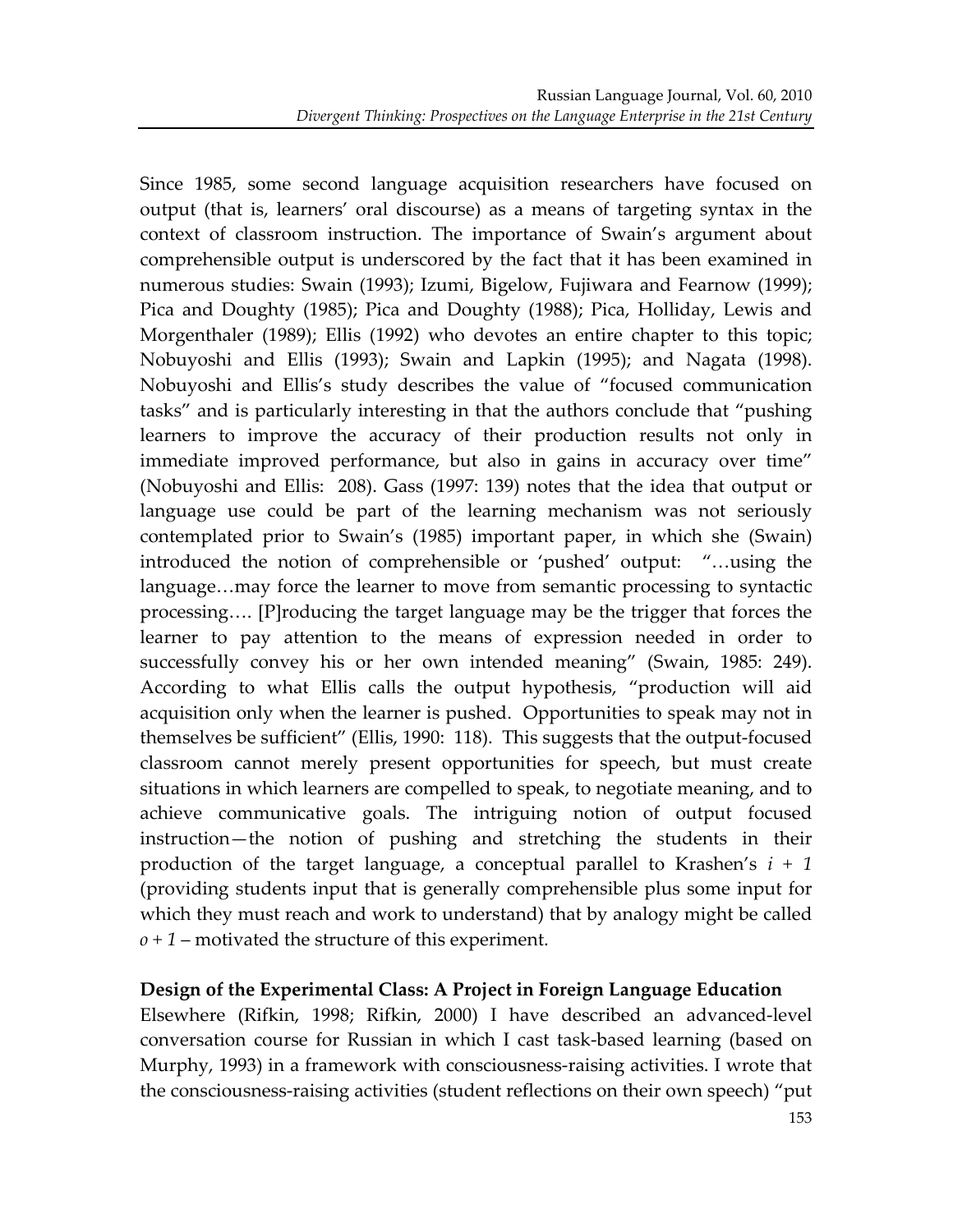the burden of learning squarely on the shoulders of the learners" (Rifkin, 2000: p. 67) and had a positive correlation with student engagement in the learning process. The experimental class I designed was one based on film, rather than written texts, as the primary source of "input" for the learners. Film and video have long been important in the foreign language classroom. Many scholars have written about the contribution of film and video to foreign language instruction in'the context of either listening or speaking or both: Baltova, 1994; Danahy, 1985; Donchin, 1985; Edasawa, Takeuchi and Nishizaki, 1990; Garza, 1991; Liskin-Gasparro and Véguez, 1990; MacWilliam, 1986; Parker, 1976; Rueberg-McCoy, 1990, and Terrell, 1993. Moreover, some scholars have written about criteria for selecting films for use in the foreign language classroom: Joiner, 1990; Mount, Mount and Toplin, 1988; Secules, Herron and Tomasello, 1992; and Voller and Widdows, 1993.

I decided to use the films selected for the course as the basis for pushing learners to communicate in the conversation class. In reviewing the literature on output-focused instruction, I speculated that if I could teach this output-focused conversation class for Russian-language students, a class in which students would be compelled to speak, then the students could practice narration tasks while reflecting on the syntax they were using. I hoped that the students in this course might come closer to the native speaker norms for narration and might approach, if not actually cross the intermediate/advanced threshold according to the OPG. If I were to compare narrations in the speech of students in one or more sections of the experimental class ("experimental group") and students in one or more sections of a conventional conversation class ("control group"), I thought I would be able to see differences in the syntax they used. Accordingly, the research hypothesis for this project can be stated as follows:

**Research Hypothesis:** Students in an experimental group with output-focused instruction and consciousness-raising activities will, after instruction, use complex syntax more frequently and more accurately in their Russian-language speech and, specifically, in their narration tasks, than peers in a control group with more conventional instruction.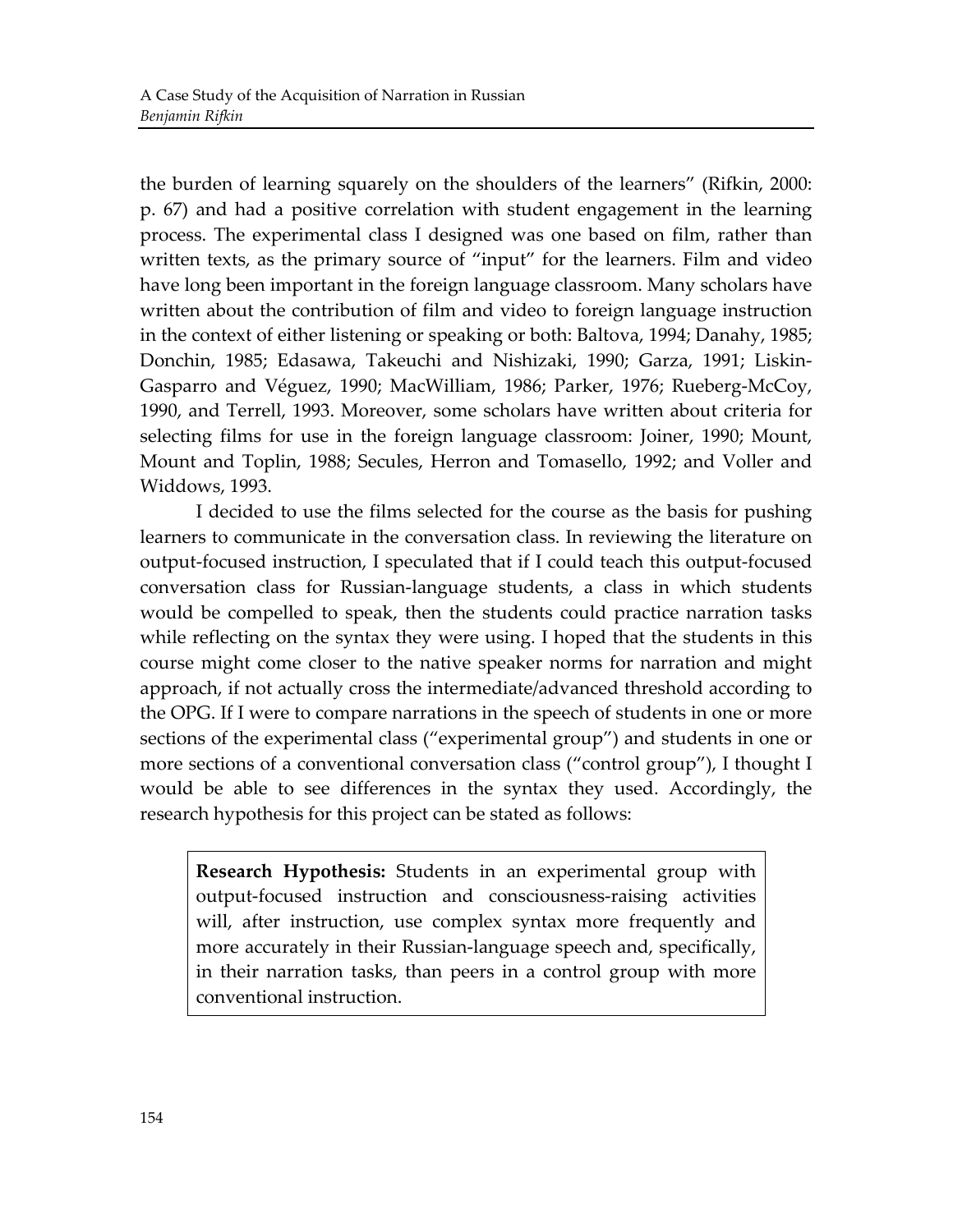The next steps of the experiment were to design the conversation class, and collect and analyze data from the narrations of students in the experimental and control groups.

The design of a conversation class may seem deceptively easy: it might seem that nothing could be simpler than bringing students together to talk with an instructor. However, as noted by Santoni (1975), the conversation class can be very challenging to design: teachers and students without appropriate preparation can lose track of the purpose that brings them together. In my description described as an advanced-level conversation class (Rifkin, 2000), I argued that film can be used very productively as the basis for learning tasks. To summarize my description of this class (Rifkin, 2000: p. 65-66), students in the experimental group watched a series of films over the course of the semester. Each week they saw a single film, but viewed it twice (both times for homework), with different assignments. After each viewing, they come to class ready to describe the major characters, the settings in which these characters live and work, to retell the plot of the film from the perspective of various characters and various points of time, and to argue and hypothesize about the film from various assigned perspectives.

All of these conversation tasks are derived from the OPG themselves. While completing these conversation tasks in class, the students worked in pairs and triads, talking with one another, trying to make each description and narration longer than the previous one. The students tape-recorded their descriptions and narrations; each student has his or her own audiocassette to tape his or her own monologues. After they had gone through a single set of descriptions and narrations with one partner, they changed partners and taped their next set of descriptions and narrations with a second partner. The students were assigned to help one another make their descriptions and narrations as long and as full as possible, using complex syntax (and the devices of coherence and cohesion, see Appendix A) to do so. The students reflected on their tapes periodically throughout the semester, considering most carefully their use of complex syntax and the devices of coherence and cohesion, and writing a brief self-analysis (in English) about their spoken Russian as evidenced on the tapes they have made of themselves. The students' own reflection on their learning, their analysis of their own tapes, was of critical importance to the success of this course.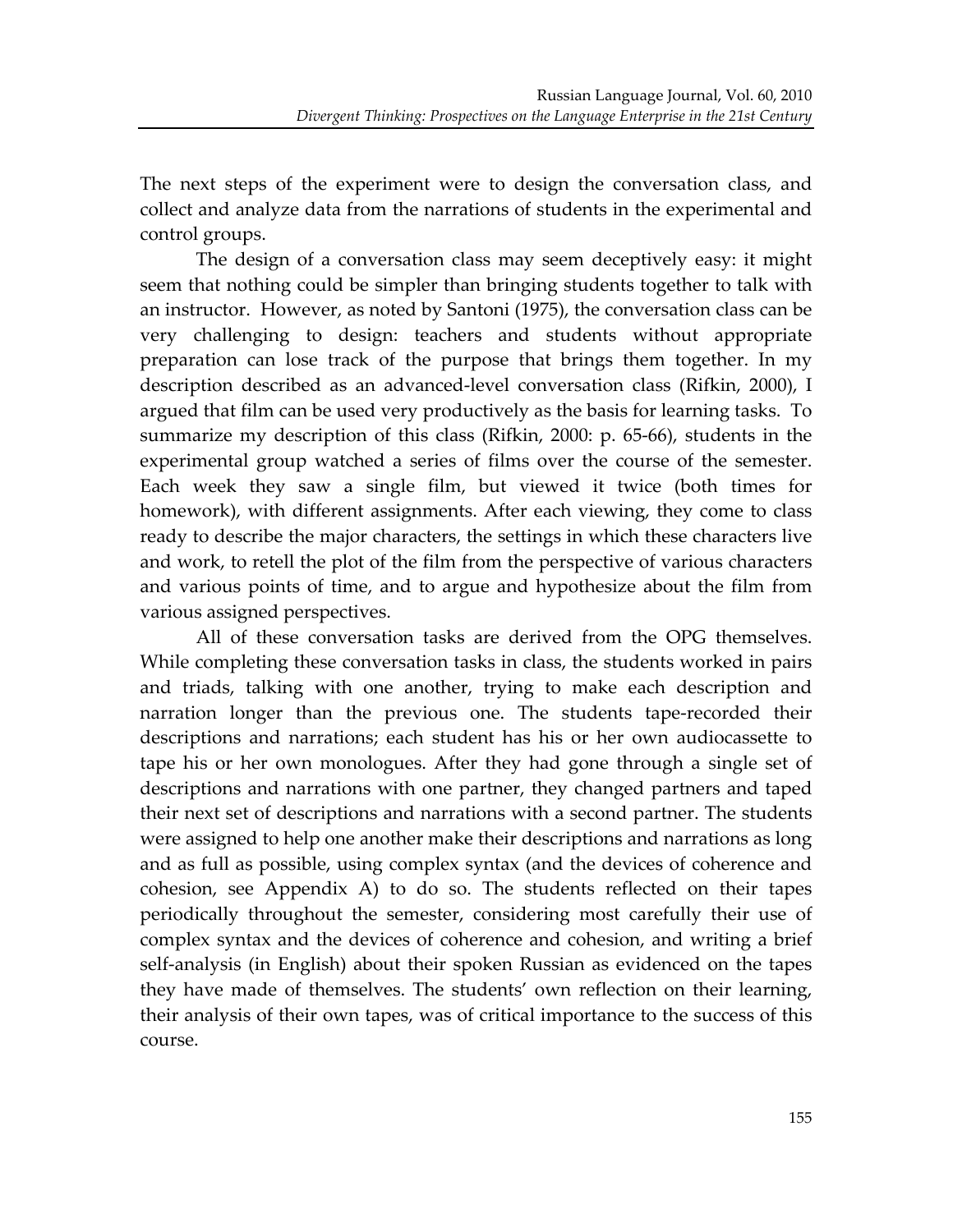#### **Experimental and Control Group Treatments**

Students in the experimental and control groups had pre-test and post-test oral proficiency interviews in which they were asked to retell the narrative of a film or television program they had recently seen. These interviews were transcribed and analyzed with regard to the frequency with which the students used relative clauses in narration tasks. Of course, the two groups differed in their instructional treatment. Students in the experimental group were 'pushed or stretched' in their speech performance, because they were constantly asked to narrate and describe, argue and hypothesize, using the list of devices of coherence and cohesion (Appendix A), especially the relative pronoun, in pairs and triads, all semester long. Their in-class oral performance was recorded every day and they were required to reflect on the recordings of their speech and write analyses from time to time.

In the control group, students used the textbook *Let's Talk about Life* (Tall) and Vlasikova), read the texts and completed the exercises in several chapters, including those on university life, sexuality, and substance abuse. Students in that class were assigned to see two of the same films viewed by the students in the experimental class, *Malen' kaia Vera* and *Chastnaia zhizn'*. Students in the control group class spent almost all of their class completing the exercises in the textbook and practicing retelling the plot of the two films time in pairs, triads, and small groups. In the pre- and post-test oral proficiency interviews, students were asked to retell the stories of one of the two films.

In the experimental group students were given a list of conjunctions and other 'connecting words and phrases' (Appendix A) and asked to use those words and phrases in their speech as they completed narration, description, argument and hypothesis tasks. This class had 45 contact hours during the semester; 30 of these hours were dedicated to narration and description tasks the students were required to complete in pairs or triads for the duration of most of the class session. A total of 15 of the class sessions were devoted to extended argument and hypothesis, superior level functions according to the oral proficiency guidelines. All student speech was tape-recorded for self-analysis and for analysis for this investigation. The students wrote critiques in English of their speech performance in Russian on a regular basis, thus focusing their attention on the length and complexity of their discourse and the frequency with which they used relativization in their speech. These critiques constitute the 'consciousness raising' component of this experiment. Ellis (1992: 238) argues that "consciousness-raising facilitates the acquisition of grammatical knowledge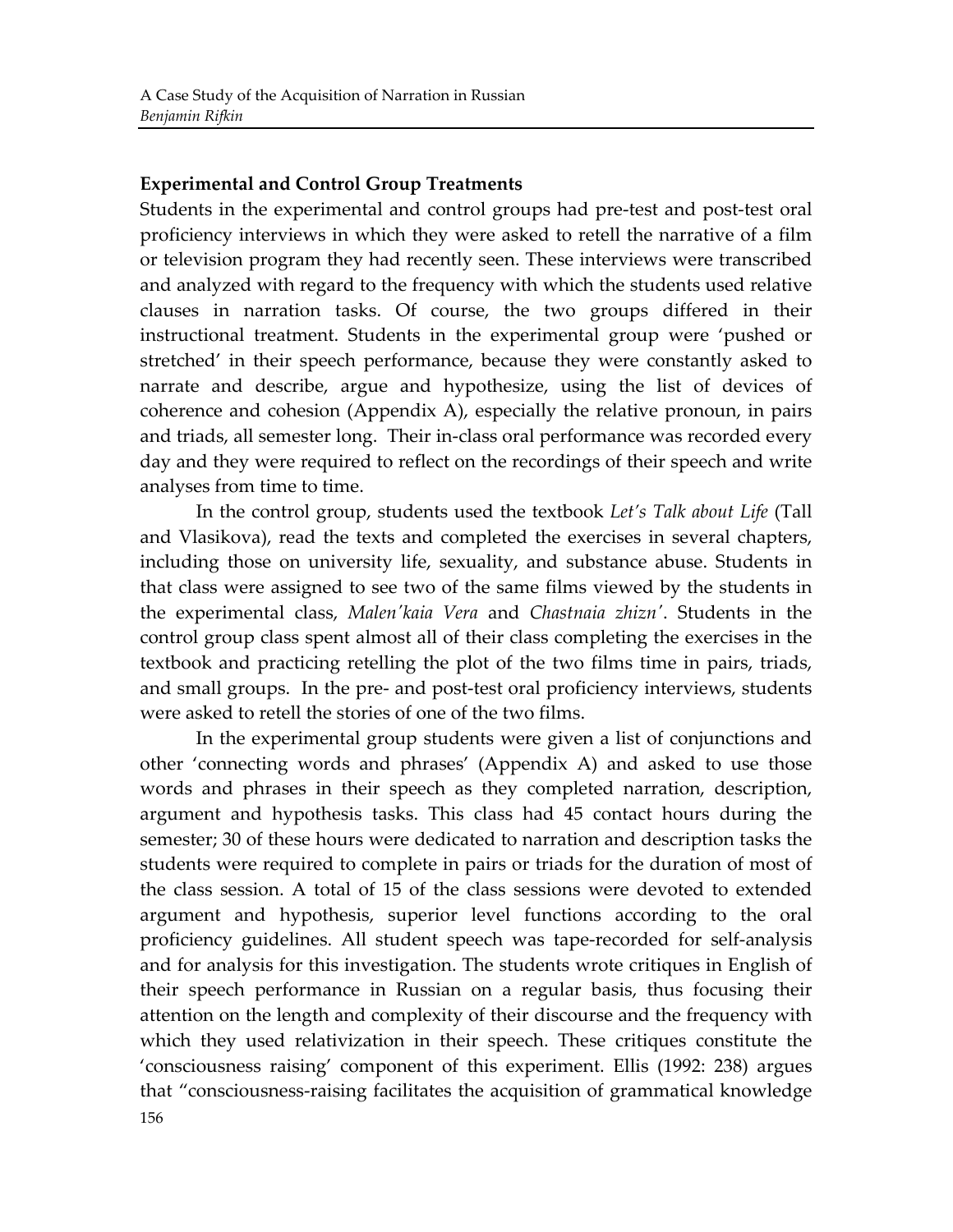needed for communication by means of three processes: noticing, comparing, and integrating." In listening to their own tapes and engaging in self-reflection, students were expected to notice and compare, according to Ellis's terms, and it was hoped that they would then proceed to integrate.

The class from which the control group was drawn had 30 contact hours' over the course of the 15-week semester; during those 30 hours, students were asked to complete listening, speaking, reading and writing tasks, but did not spend nearly as much time in extended discourse in the classroom because they were not asked to 'push and stretch' one another in the same way as their peers in the experimental class; they were not asked to focus their attention on complex syntax and were not provided a list of devices to facilitate relativization in their speech. Students in the control group studied the structure of relative clauses and wrote grammar exercises with the relative pronoun, in order to demonstrate conceptual mastery of this syntactical structure, while the students in the experimental group were not required to do any mechanical writing or grammar exercises, although they did write two compositions. Lastly, the students in the control group did not record their speech for self-reflection, and therefore did not reflect on their in-class speech performance to the same degree that their peers in the experimental group did.

## **An Investigation in Second Language Acquisition Subjects**

The experimental and control groups were composed of students in three distinct heterogeneous' classes of students at various stages of the completion of their bachelor's, master's or doctoral degrees. Students in both the experimental and control groups demonstrated intermediate-mid or intermediate-high oral proficiency in oral proficiency interviews conducted before the experiment. The students in the experimental group were enrolled in two different sessions of the course I described earlier. The first of the experimental classes, conducted in the spring of 1997, consisted of seven American-born women, five of whom agreed to participate in the study (identified as Ira, Sveta, Raisa, Sonia, Nina-all pseudonyms—in' Table' 3).' Of' these' five,' one' was' an' undergraduate' who' had' studied in Russia for an entire year while in high school, while the other four were in various stages of graduate studies in Russian literature and other fields at the University of Wisconsin-Madison, and all of them had studied in Russia for at least a semester. The second of the experimental classes, conducted in the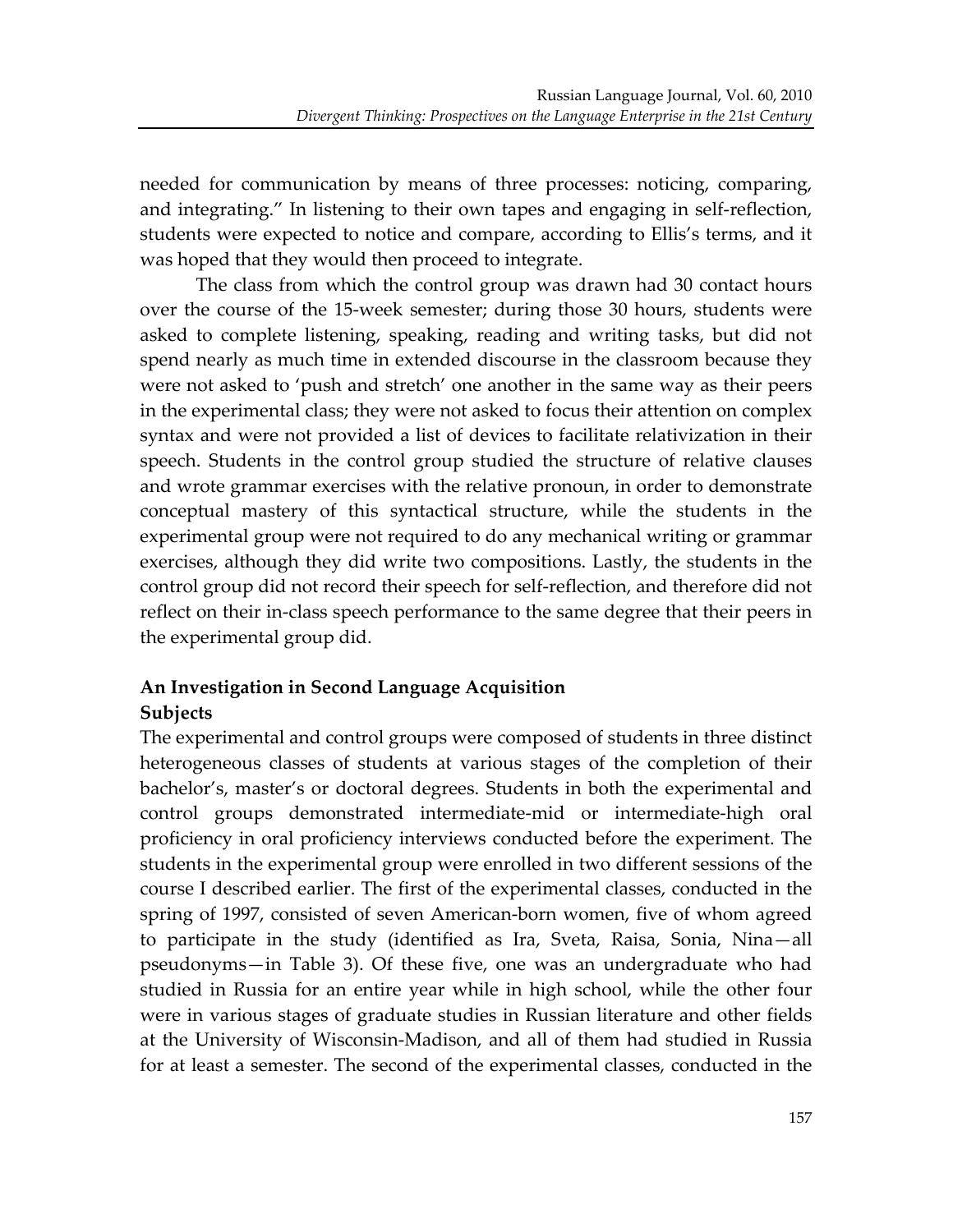spring of 1999, consisted of eight students, half of whom were native speakers of Russian.

| Name   | Pre-  | Pre- | Pre- | Pre-  | Pre- | Post- | Post- | Post- | Post- | Post- |
|--------|-------|------|------|-------|------|-------|-------|-------|-------|-------|
|        | Total | Comp | Rel  | Comp- | Rel- | Total | Comp  | Rel   | Comp- | Rel-  |
|        |       |      |      | Freq  | Freq |       |       |       | Freq  | Freq  |
| Ira    | 6.0   | 4.0  | 24.0 | .667  | .667 | 18.0  | 16.0  | 10.0  | .556  | .889  |
| Sveta  | 6.0   | 4.0  | 0.0  | .667  | 0.0  | 10.0  | 8.0   | 5.0   | .500  | .800  |
| Raisa  | 7.0   | 7.0  | 5.0  | 1.00  | .714 | 8.0   | 6.0   | 4.0   | .500  | .750  |
| Sonia  | 26.0  | 4.0  | 2.0  | .154  | .077 | 9.0   | 1.0   | 0.0   | .000  | .111  |
| Nina   | 6.0   | 3.0  | 0.0  | .500  | 0.0  | 10.0  | 8.0   | 39.0  | .910  | .800  |
| Rodia  | 17.0  | 4.0  | 1.0  | .235  | .059 | 30.0  | 15.0  | 2.0   | .066  | .500  |
| Ania   | 16.0  | 9.0  | 3.0  | .563  | .188 | 22.0  | 14.0  | 7.0   | .318  | .636  |
| Mila   | 14.0  | 4.0  | 0.0  | .286  | 0.0  | 18.0  | 6.0   | 1.0   | .055  | .333  |
| Kostia | 6.0   | 1.0  | 0.0  | .167  | 0.0  | 37.0  | 21.0  | 5.0   | .135  | .568  |
| Mean   | 11.6  | 4.4  | 1.7  | .379  | .147 | 18.0  | 10.6  | 4.8   | .337  | .677  |

**Table 3. Student Narrations: Experimental Group** 

**Table 4. Student Narrations: Control Group** 

| Name  | Pre-<br><b>Total</b> | Pre-<br>Comp | Pre-<br><b>Rel</b> | Pre-<br>Comp<br>-Frea | Pre-<br>Rel-<br>Freq | Post-<br>Total | Post-<br>Comp | Post-<br>Rel | Post<br>Comp<br>Freq | Post-<br>Rel<br>Freq |
|-------|----------------------|--------------|--------------------|-----------------------|----------------------|----------------|---------------|--------------|----------------------|----------------------|
| Vadim | 3.0                  | 0.0          | 0.0                | 0.0                   | 0.0                  | 10.0           | 3.0           | 43.0         | .300                 | .300                 |
| Dima  | 8.0                  | 2.0          | 0.0                | .250                  | 0.0                  | 25.0           | 56.0          | 61.0         | .240                 | .040                 |
| Mean  | 5.5                  | 1.0          | 0.0                | .182                  | 0.0                  | 17.5           | 4.5           | 2.0          | .257                 | .114                 |

Of those students who were not native speakers of Russian, three were native speakers of English and one was a native speaker of another European language. All four of these students agreed to participate and they are identified as Rodia, Ania, Mila and Kostia in Table 3. Nine students were enrolled in the control

 $2$  Includes two errors in the declension of который in an attempt to create relative clauses in this narration.

<sup>&</sup>lt;sup>3</sup> Includes one error in the declension of который in an attempt to create a relative clause in this narration.

<sup>&</sup>lt;sup>4</sup> One of the attempts to create relative clauses in this narration resulted in an error in the declension of который.

<sup>&</sup>lt;sup>5</sup> Includes two errors.

<sup>&</sup>lt;sup>6</sup> In addition to the one correct relative clause, this speaker failed to use the relative pronoun for relative clauses in which it was required, e.g., Лена встретила, встретила с молодой человек, называется, не называется, зовут Сергей, и она, они влюбились (sic).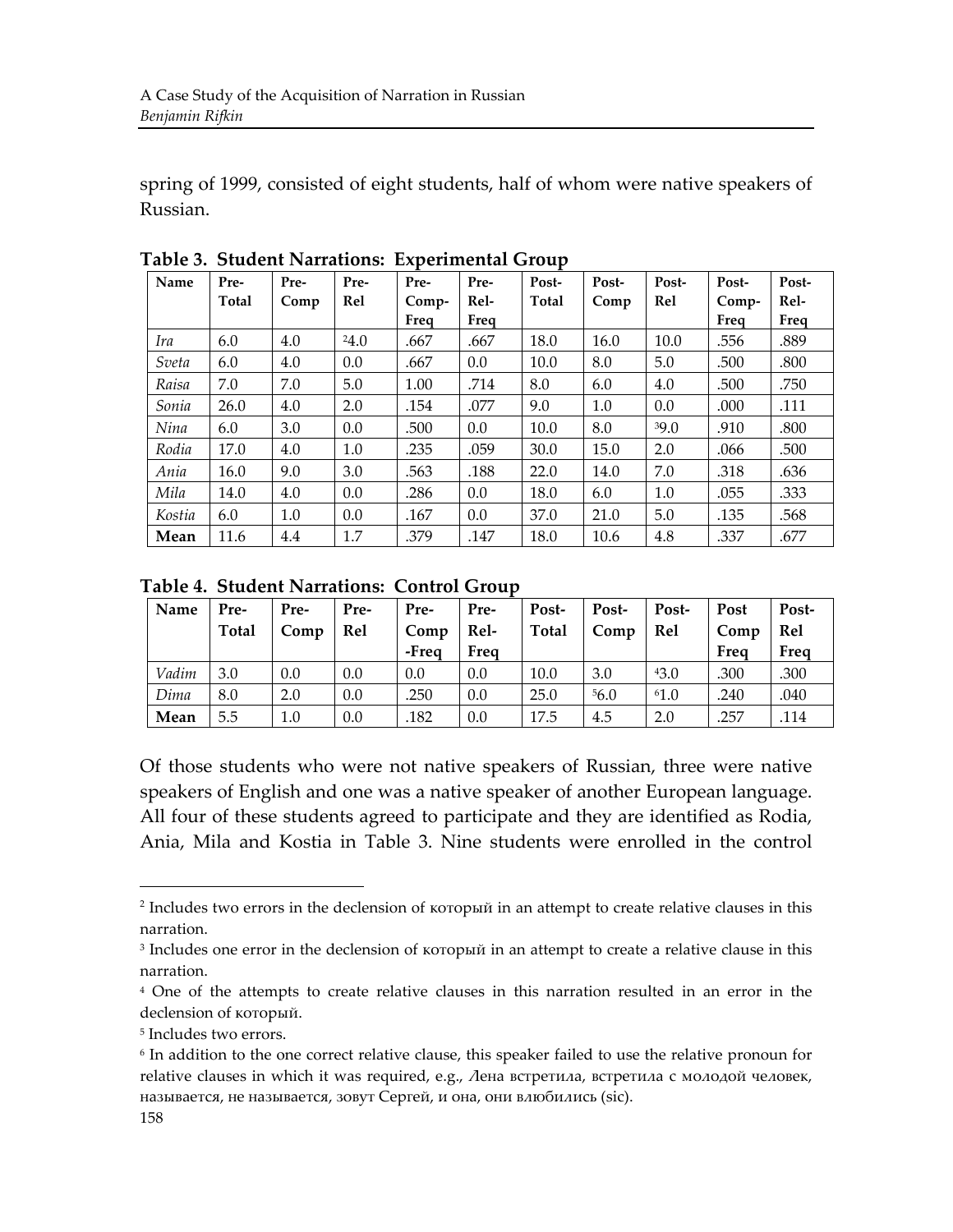class, another conversation class available for undergraduate or graduate credit conducted in the spring of 1997; of these nine, two students agreed to participate in the study. Both were men, and both were graduate students, one in Russian literature, the other in another field. Both had studied in Russia before, one for a summer, the other for a semester, and both were American-born native speakers of English.

#### **Data Analysis and Discussion**

 $\overline{a}$ 

While all of the students in both the control and experimental groups demonstrated intermediate-mid or intermediate-high oral proficiency in the pretest OPI, two of the students in the experimental group demonstrated advancedlevel oral proficiency in the post-test OPI. (One of these had a pre-test rating of intermediate-high, but the other had a pre-test rating of intermediate-mid.) These ratings are only advisory, because they were not second-rated by another ACTFL-certified OPI tester. However, the ratings of the students' oral proficiency are, in fact, not the focus of the present analysis. As we look at the data in Tables 3 and 4, we can see that the speech of the students in the experimental group features consistently more frequent and more accurate use of relativization than the speech of the students in the control group.<sup>7</sup> The learners' in the experimental group demonstrated frequencies of relativization approaching the range of native speakers in most cases, while the learners in the control group did not. (I will not argue that the sample size in this research project is large enough to warrant the conducting of t-tests to compare the means, but the numbers are interesting in and of themselves as a case study.) While the learners in the experimental group could not, in the course of a mere 45 contact hours, master both speech functions critical to advanced-level oral proficiency (narration and description in paragraph-length discourse in all time frames), the improvement in their control of relativization suggests that they are better positioned to achieve advanced-level oral proficiency in the context of a

<sup>&</sup>lt;sup>7</sup> I have chosen *not* to present data on T-units, the minimal terminal unit (as introduced by Hunt in 1965) because, as Bardovi-Harlig argues (1992), sentence analysis more accurately reflects learner performance. In examining T-unit calculations for this set of data, as well as coordination indices (a concept introduced by Bardovi-Harlig), neither measurement adequately conveys the information I wish to present here. T-unit analysis reduces measures of complexity, especially with regard to subordinate clauses, while Bardovi-Harlig's coordination index fails to capture the use of subordination (attending primarily to coordination, which can be seen to decline as learners use more subordination in their speech and writing).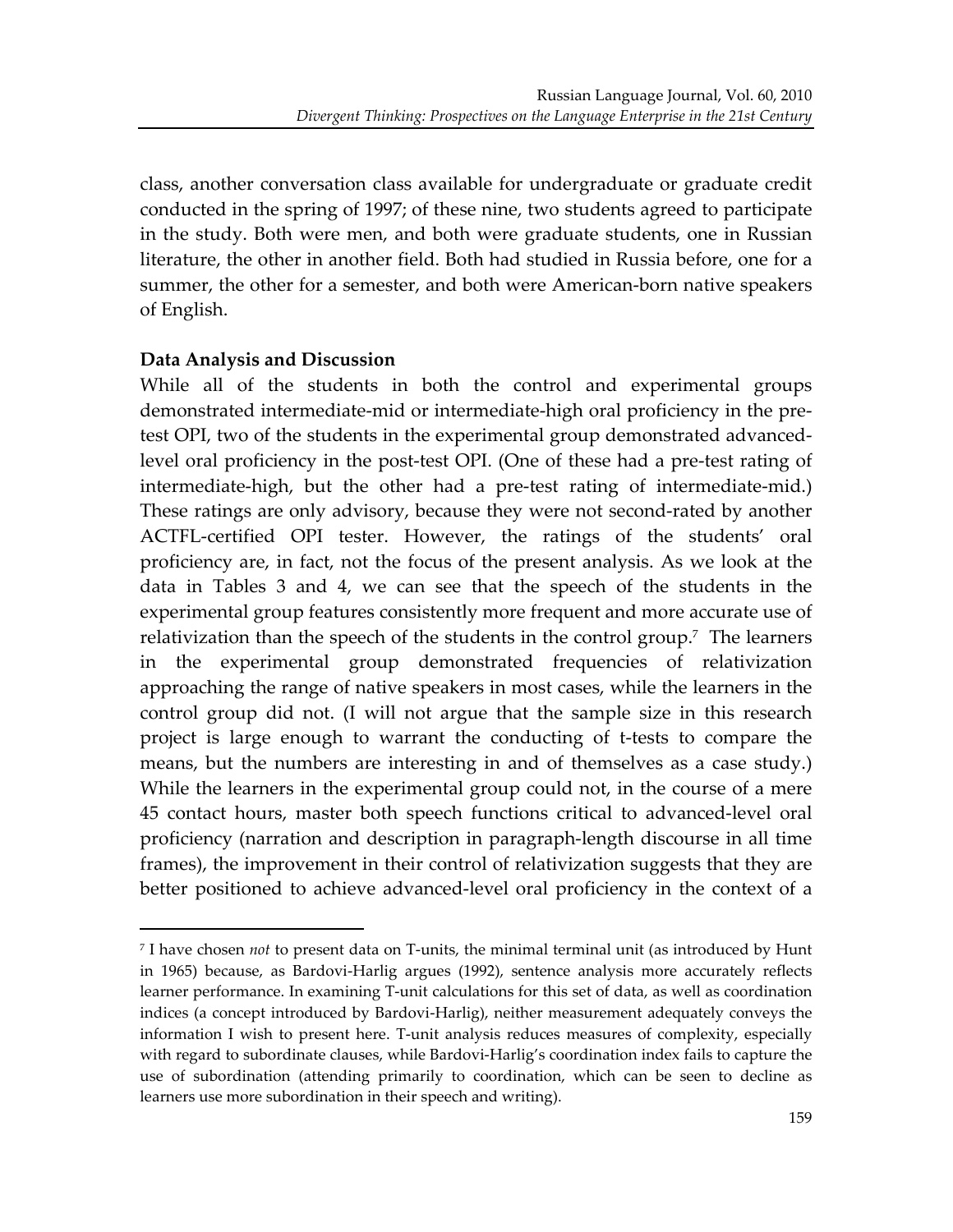semester- or year-long study abroad program than learners with less control of relativization. Arguably, the students in the experimental group would show an increased likelihood of achieving advanced-level oral proficiency after a studyabroad experience due to the nature of the output focused instruction precisely because the output focused instruction improved their control of relativization, a defining characteristic of advanced level speech. The students were very keen observers of their own speech, as evidenced by what they wrote in their critiques (see Appendix B).

#### **Caveats, Constraints and Questions for Further Research**

The sample size in this study is, of course, too small to allow us to generalize to the broader population of students of Russian. This is a case study; it is presented here primarily to spark a discussion of approaches to teaching at the advanced level. With only nine students in the experimental group, two in the control group, and five native speakers with whose speech the student discourse is compared, it would be impossible to argue that the findings reported here are anything more than interesting. Moreover, I am mindful of the fact that the students in the control group were all men. Gender may well be a factor in the students' performance, and only a larger study, with mixed-gender groups, would clarify the degree to which gender is related to oral performance in output-focused instruction.

Furthermore, the narrations studied only focused on *пересказ* or retelling tasks based on films the students (and native speakers) had seen in the recent past. It is possible that this task is inherently more complex (or less complex) than other narration tasks for some speakers. It is important to note that students in the experimental class signed up for a more advanced class than those in the control class, as well as for a class whose very name included the word 'film,' while students in the control group signed up for a class required for the major in Russian which did not feature the word film in its title. It is possible that students in the experimental group were simply more interested in film as an art and, therefore, performed better on narration tasks related to film texts. Furthermore, students in the experimental class were required to watch Russian films every week throughout the semester, while students in the control group were required to watch only two films in the semester, but were required to listen to audiotapes every week. Students in the experimental group were not asked to listen to audiotapes, and were not provided audiotapes to which they could listen.' However, students were not asked to report whether they had seen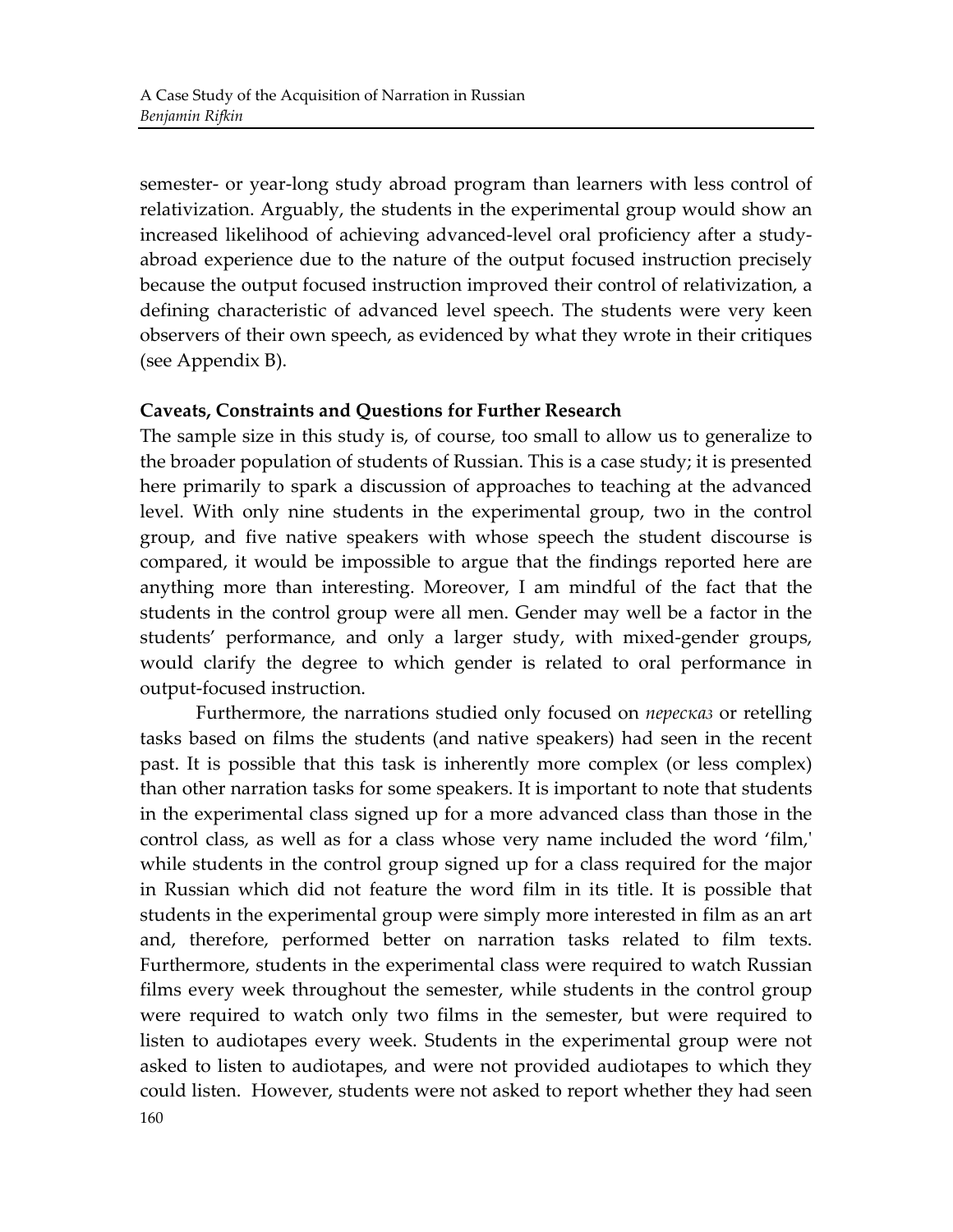any Russian films in the course of the semester other than those assigned in each class (likely), they were not asked to report whether they had listened to any audiotapes other than those assigned in each class (highly unlikely), and they were not asked to report whether they had engaged in Russian-language conversation in any other contexts, such as with friends, in other classes, at 'Russian Table,' or in other places (quite possible). It is important, therefore, to revisit this project not only with a larger group of participants, but also with a broader range of tasks representative of both advanced-level language functions, narration and description, including also the function of comparison, which can be used in the context of an oral proficiency interview to elicit either narration or description (and is, indeed, sometimes considered the third function at the advanced level, although it is not a 'core' function at this level.)

Despite all these confounding variables, this research project suggests important directions for future study to help move the foreign language profession toward greater success, especially at the intermediate/advanced threshold, a threshold that seems so impenetrable for many of our students. Indeed, not only does our work in this regard affect our students' foreign language education, but their liberal education more generally, as noted by one of the students in the experimental group: "Believe it or not, I actually think that I am speaking better in English due to all this practice in Russian. Listening back through my tapes I have noticed that I am talking more, longer, and in a more ordered manner. Honestly, I think just getting used to hearing myself speak (in) any language, let alone Russian) for more than five minutes straight is a feat." In order to verify findings here, it would be useful to consider studies with larger subject pools not only in Russian, but in other Slavic languages (and, indeed, in non-Slavic languages), as well as in other instructional contexts.

Appendix A Devices of Coherence and Cohesion (Rifkin, 2000)

| Безусловно          | В виду того, что     | Действительно        |  |  |
|---------------------|----------------------|----------------------|--|--|
| Благодаря тому, что | В конце концов       | Дело в том, что      |  |  |
| Ведь                | В отличие от чего    | До сих пор           |  |  |
| Вместе того, что    | В первую очередь     | До тех пор, пока не  |  |  |
| Вообще говоря       | В результате чего    | $\Delta$ о того, как |  |  |
| Во-первых, во-      | В связи с тем, что   | Если                 |  |  |
| вторых              | В соответствии с чем | $3a - a$ о того, как |  |  |
| Всё-таки            | В таком случае       | Значит               |  |  |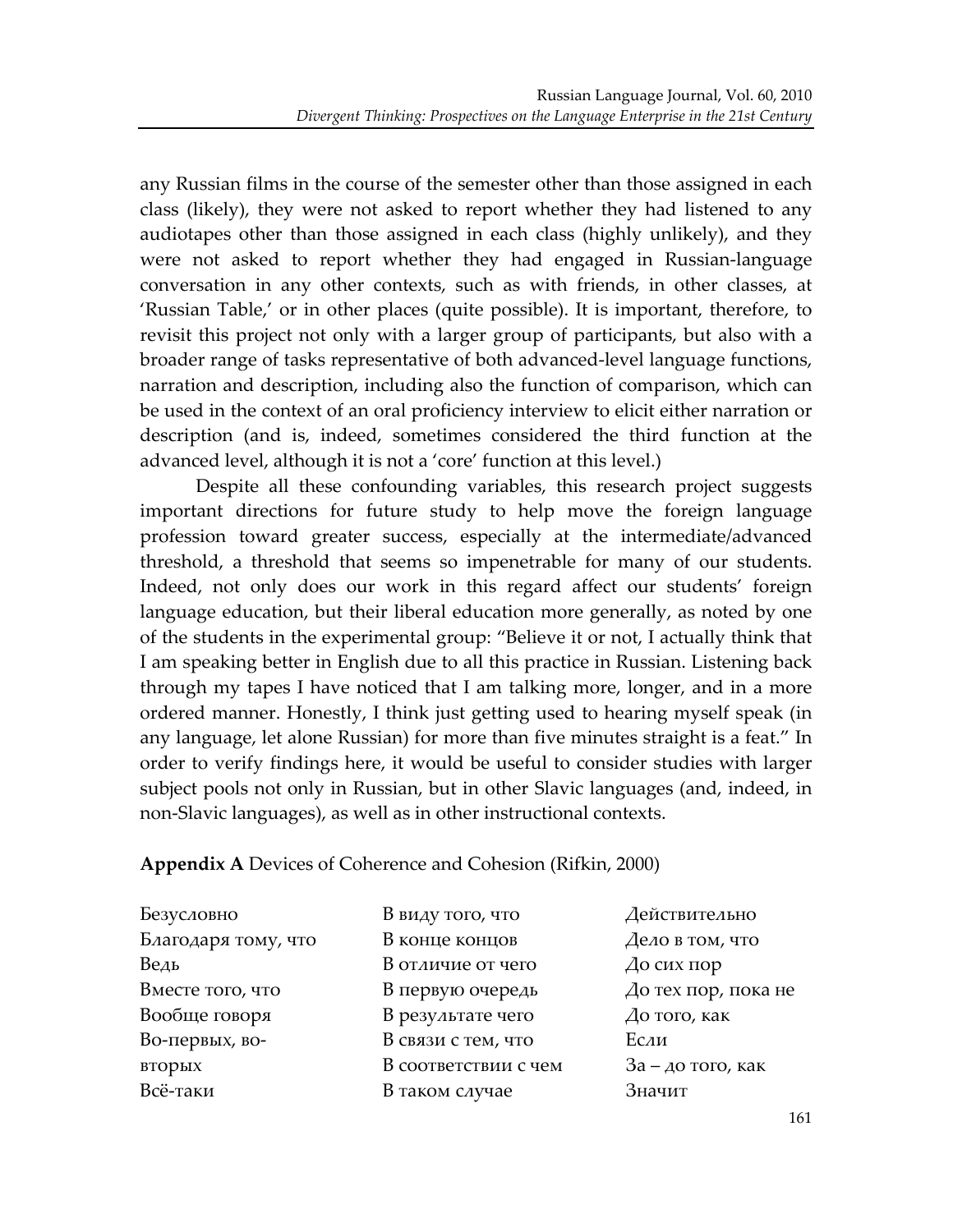| Из-за чего          | Однако             | Судя по тому, что   |
|---------------------|--------------------|---------------------|
| Кажется, что        | Одним словом       | С одной стороны с   |
| Как будто           | Перед тем, как     | другой стороны      |
| Как говорится       | Подобен (подобна,  | С тех пор, как      |
| Как ни              | подобно, подобны)  | С точки зрения      |
| Как оказалось       | чему               | (кого?)             |
| Когда               | После того, как    | Таким образом       |
| Который             | Потому что         | Так сказать         |
| Кроме того, что     | По крайней мере    | Так, как (так, что) |
| К сожалению, К      | По мере того, как  | Тем более           |
| счастью             | По следующим       | Тем не менее        |
| Мало того, что      | причинам           | То, как (то, что)   |
| Между тем           | По сравнению с чем | Хотя                |
| Например            | Прежде всего       | Через – после того, |
| На всякий случай    | Прежде чем (+      | как                 |
| На самом деле       | инфинитив)         | Честно говоря       |
| Несмотря на то, что | Сначала            |                     |
| Несомненно          | Согласно чему,     |                     |
| Ho                  | Согласно с чем     |                     |

#### Appendix B: Excerpts from Student Self-Critiques

Nina: "I think I've improved a lot since the beginning of the course, and I actually feel like my speaking ability is back at the same level as it was when I left Russia last summer, and that in itself is quite an accomplishment.... Sometimes I even feel like I can speak a little better than I could at the end of my year in Russia, because I'm getting used to speaking in paragraphs, ordering my thoughts, and using connecting devices, whereas in Russia I just had conversations and was never required to say more than a few sentences at a time. I did start preparing better after my last tape analysis, and I definitely improved my fluency and use of devices of coherence and cohesion on those days when I was well-prepared....My use of connecting devices has increased since the beginning of the course, and maybe even since my last analysis...I'm using more sophisticated devices like с моей точки зрения, несомненно, с одной стороны/с другой стороны, безусловно, по сравнению с, none of which were in'my vocabulary before taking this class. I have started using them even more in my writing..."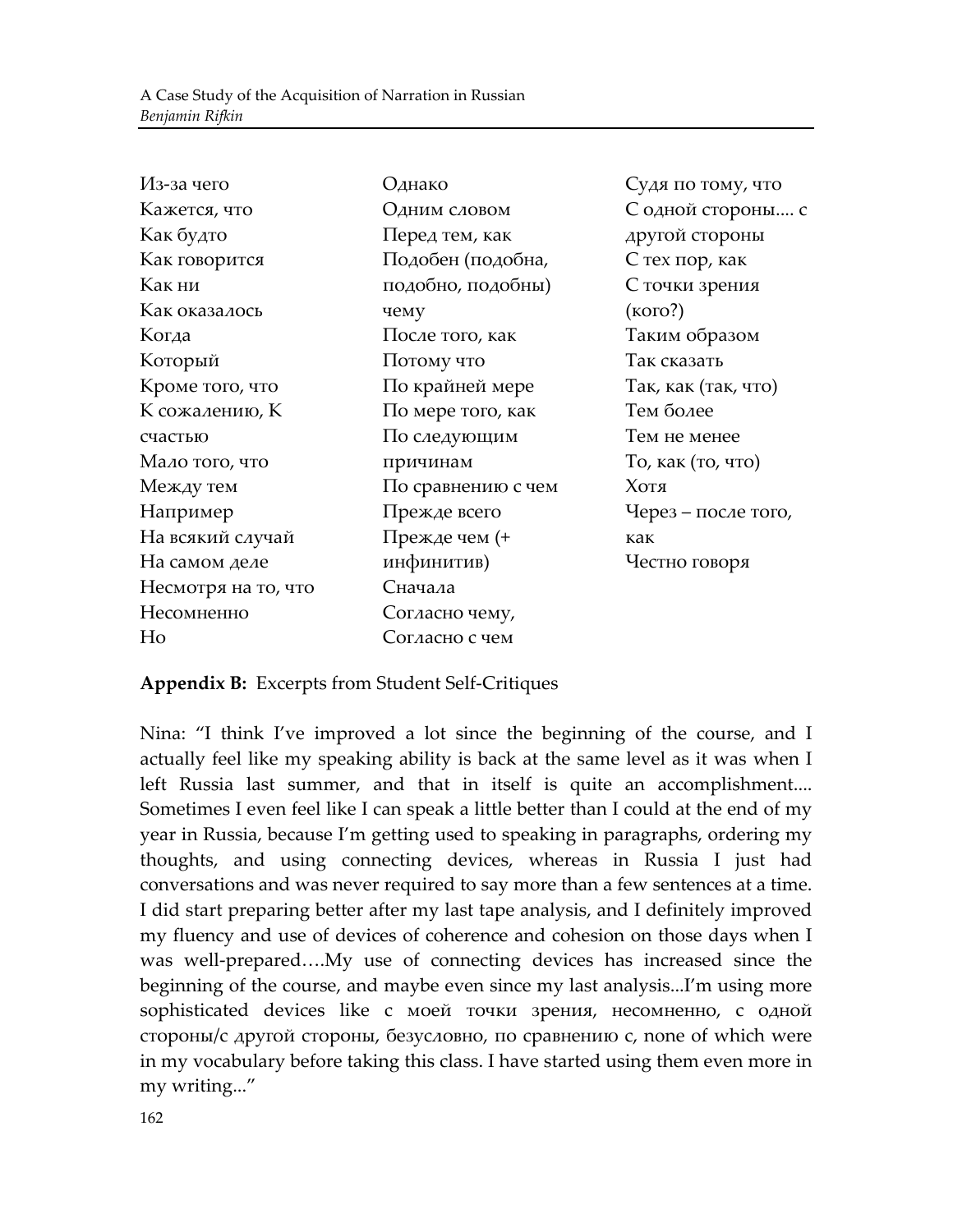Sonia: "I feel like I am doing better with descriptions and narrations when I had prepared a certain amount of time beforehand, however, if I prepared too much, I'ended up trying to stick too closely to a prepared script. I found myself wasting time trying to remember words I'd looked up, rather than circumlocuting so I could get on with the topic. I heard myself on tape making a fair amount of mistakes in aspect, but then catching and correcting them. I still seem to be doing a lot of pausing and stammering. I repeated как сказать rather often, but did not use который often enough, and when I did use it, it was sometimes unnecessary, for example, "У нее такое лицо, которое выражает..." instead of simply, "Ее лицо выражает..." In general, I don't think I made as much progress as I wanted to..."

Sveta (whose post-test [unofficial] OPI was rated at the advanced level): "I truly feel that there has been noticeable improvement in my language over the course of the semester. My use of devices of coherence and cohesion has...significantly increased. Furthermore, I feel that I am speaking more comfortably and using more complex sentences. I have grown much more comfortable arguing and debating in Russian, too."

Raisa: "I found I used the word который [relative pronoun required, in Russian to introduce a relative clause] a lot in my discussion today. I was really pleased I could carry out this sort of abstract discussion in Russian. I remember trying to have these sorts of discussions in Russia (debating political questions, etc.) and failing miserably. I spent so much time formulating every sentence that I would lose my train of thought altogether before I could utter two sentences. Here, although in places I am not particularly graceful, I do manage to keep some sort of argument together. Of course, this is due mostly to our favorite words [devices'] of coherence and cohesion]; while I am trying to work in the words, I necessarily have to structure my speech logically. Believe it or not, I actually think that I am speaking better in English due to all this practice in Russian. Listening back through my tapes I have noticed that I am taking more, longer, and in a more ordered manner. Honestly, I think just getting used to hearing myself speak (in any language, let alone Russian) for more than five minutes straight is a feat."

#### **References**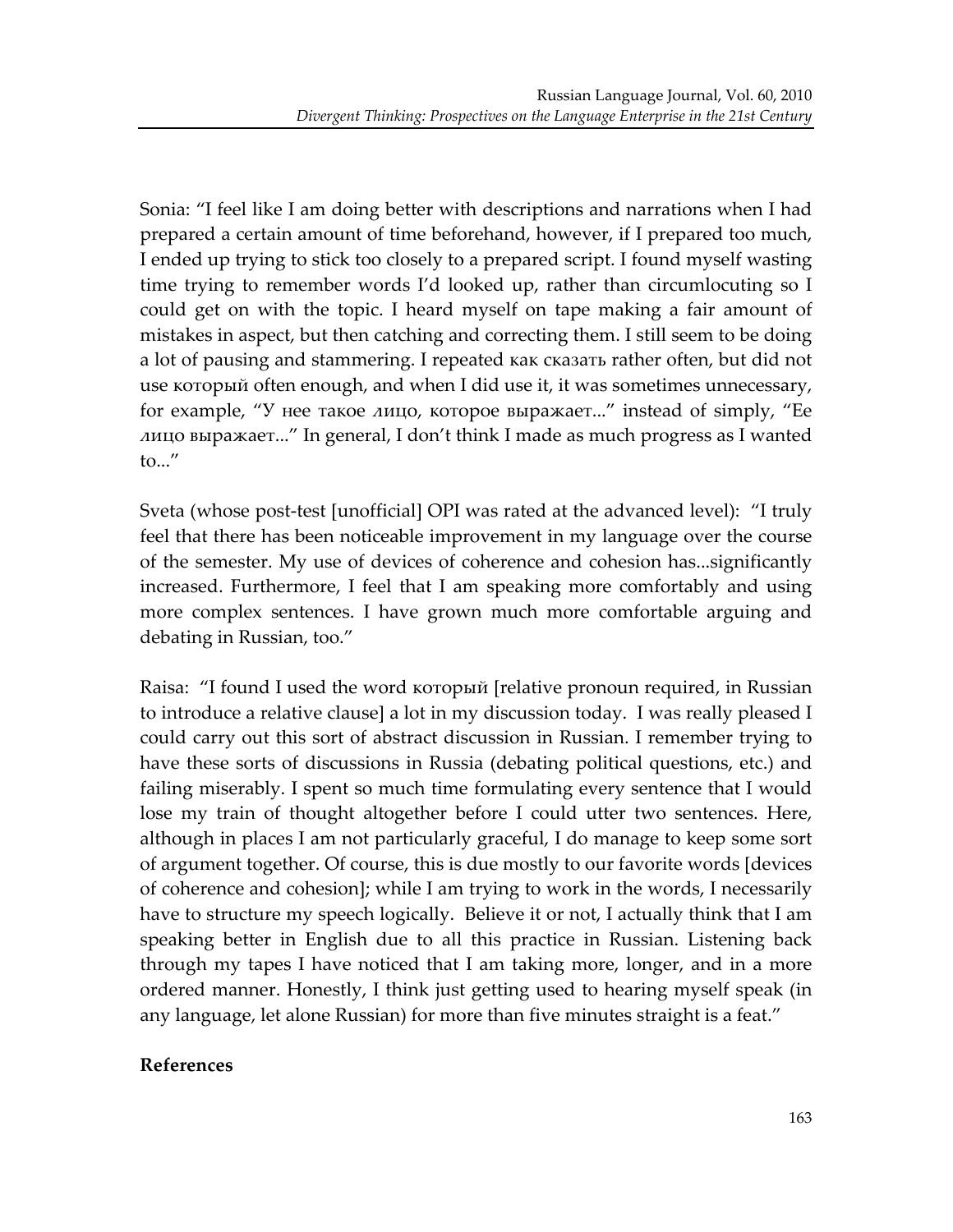- ACTFL Proficiency Guidelines for Russian. Foreign Language Annals 21 (1988): 177-197.
- Baltova, I. "The Impact of Video on the Comprehension Skills of Core French Students." Canadian Modern Language Review 50 (1994): 507-524.
- Bardovi-Harlig, K. "A Second Look at T-Unit Analysis: Reconsidering the Sentence." TESOL Quarterly 26.2 (1992): 390-395.
- Brecht, R., Davidson, D., and Ginsberg, R. Predictors of Foreign Language Gain *During Study Abroad.* Washington, DC: National Foreign Language Center, 1993.
- Carroll, J. B. "Foreign Language Proficiency Levels Attained by Language Majors Near Graduation from College." *Foreign Language Annals* 1 (1967): 131-151.
- Danahy, M. 1985. "TV or Not TV?" in Gillespie, Junetta B., ed. Video and Second Language Learning. Studies in Language Learning 5, 1. Urbana, Language Learning Laboratory, University of Illinois at Urbana-Champaign: 53-59.
- Donchin, R. "Video in Language Learning" in *Video and Second Language Learning*. *Studies in Language Learning* 5, 1 (1985), edited by J. B. Gillespie. Urbana, Language Learning Laboratory, University of Illinois at Urbana-Champaign, 61-66.
- Edasawa, Y.; Takeuchi, O.; and Nishizaki, K. "Use of Films in Listening Comprehension'Practice." *Journal)of)Language)Learning)Technologies*'23'  $(1990): 21-34.$
- Ellis, R. Instructed Second Language Acquisition. Cambridge, MA: Blackwell, 1990.
- Ellis, R. *Second Language Acquisition and Language Pedagogy*. Clevedon, UK: Multilingual Matters, 1992.
- Garza, T. J. "Evaluating the Use of Captioned Video Materials in Advanced Foreign Language Learning." *Foreign Language Annals* 24 (1991): 239-257.
- Gass, S. Input, Interaction, and the Second Language Learner. Mahwah, NJ: Lawrence Erlbaum, 1997.
- Hunt, K. W. *Grammatical Structures Written at Three Grade Levels*. Research Report No. 3. Urbana, Illinois: National Council of Teachers of English, 1965.
- Izumi, S.; M. Bigelow; M. Fujiwara; and S. Fearnow. "Testing the Output Hypothesis: Effects of Output on Noticing and Second Language Acquisition." *Studies in Second Language Acquisition* 21 (1999): 421-452.
- Joiner, E. G. "Choosing and Using Videotexts." *Foreign Language Annals* 23 (1990):  $53-64.$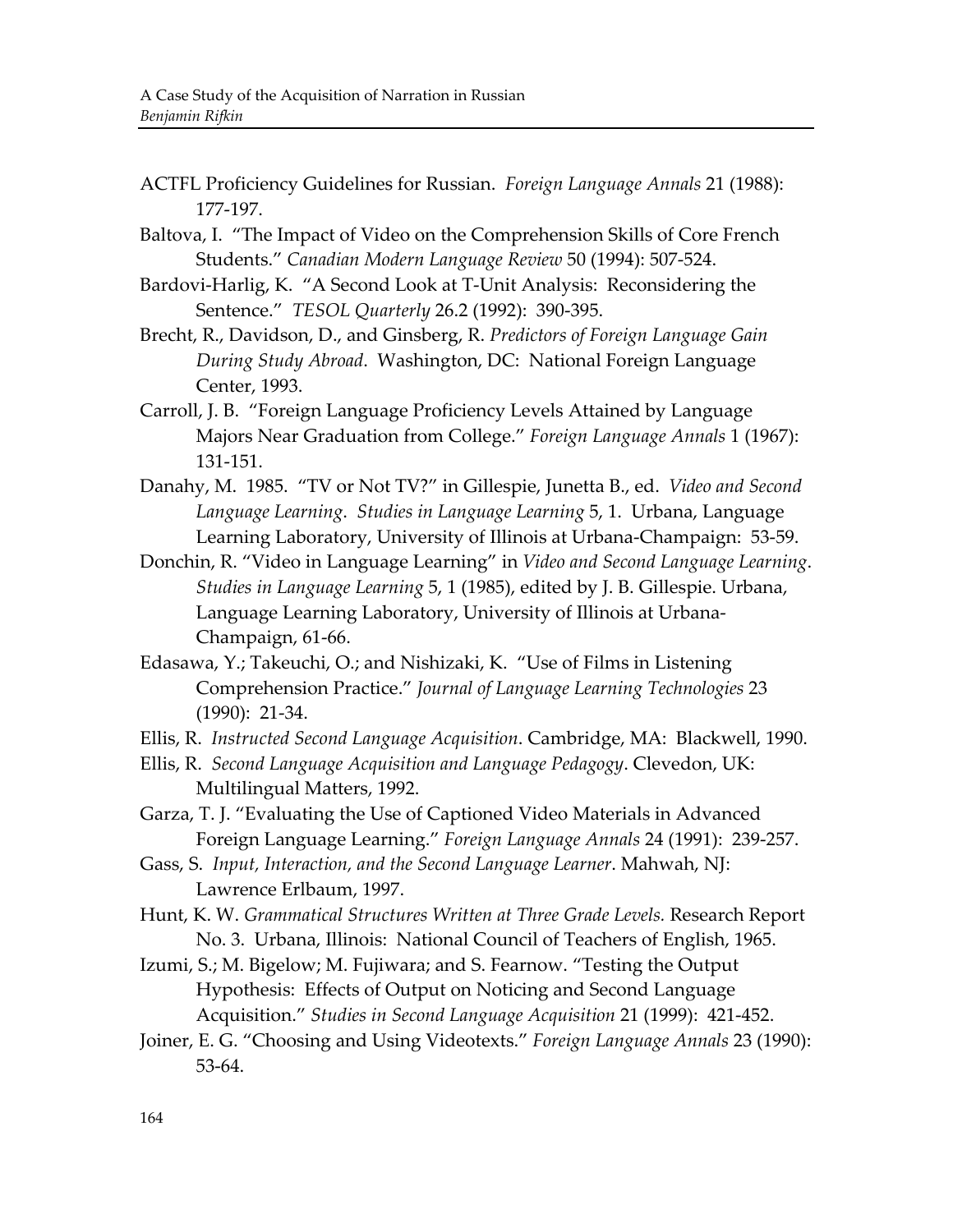- Krashen, S. Principles and Practice in Second Language Acquisition. Oxford: Pergamon, 1982.
- Liskin-Gasparro, J. E., and R. A. Véguez. "Teaching Listening Comprehension through Video in First-Year College Spanish." *Journal of Language Learning Technologies* 23 (1990): 37-49.
- MacWilliam, I. "Video and Language Comprehension." *ELT Journal* 40 (1986): 131-135.
- Magnan, S. "Assessing Speaking Proficiency in the Undergraduate Curriculum: Data from French." Foreign Language Annals 19 (1986): 429-437.
- Mount, R. T.; J. M. Mount; and A. Z. Toplin. "The Videocassette Challenge: Strategies for the Foreign Language Teacher." New Challenges and *Opportunities. Dimension: Languages 87. Report of the Southern Conference on* Language Teaching edited by T. B Fryer and F W. Medley, Jr. Columbia, South Carolina: University of South Carolina Press (1988): 145-158.
- Murphy, D. F. "Evaluating Language Learning Tasks in the Classroom" in *Tasks in a Pedagogical Context: Integrating Theory & Practice. Edited by G. Crookes* and S. M. Gass. Clevedon, Avon, UK: Multilingual Matters (1993): 139-161.
- Nagata, N. "Input vs. Output Practice in Educational Software for Second Language Acquisition." Language Learning and Technology 1.2 (1998): 23-40.
- Nobuyoshi, J. and R. Ellis, R. "Focused Communication Tasks and Second Language Acquisition." *English Language Teaching Journal* 47 (1993): 203-210.
- Parker, D. V. "Adapting the Commercial Feature Film to the ESOL Student." *ELT* Journal 31 (1976): 23-29.
- Pica, T. and C. Doughty, C. 1985. "Input and Interaction in the Communicative Classroom: A Comparison of Teacher-Fronted and Group Activities" in *Input in Second Language Acquisition,* edited by S. Gass and C. Madden. Rowley, MA: Newbury House (1985): 115-136.
- Pica, T. and C. Doughty. "Variations in Classroom Interaction as a Function of Participation Pattern and Task" in *Second Language Discourse: A Textbook of Current)Research.)Volume)XXV)*in'the'series'*Advances)in)Discourse)Processes)* edited by in Jonathan Fine. Norwood, NJ: Ablex Publishing, 1988, 41-56.
- Pica, T.; L. Holliday; N. Lewis; and L. Morgenthaler. "Comprehensible Output' As an Outcome of Linguistic Demands on the Learner." *Studies in Second Language Acquisition* 11 (1989): 63-90.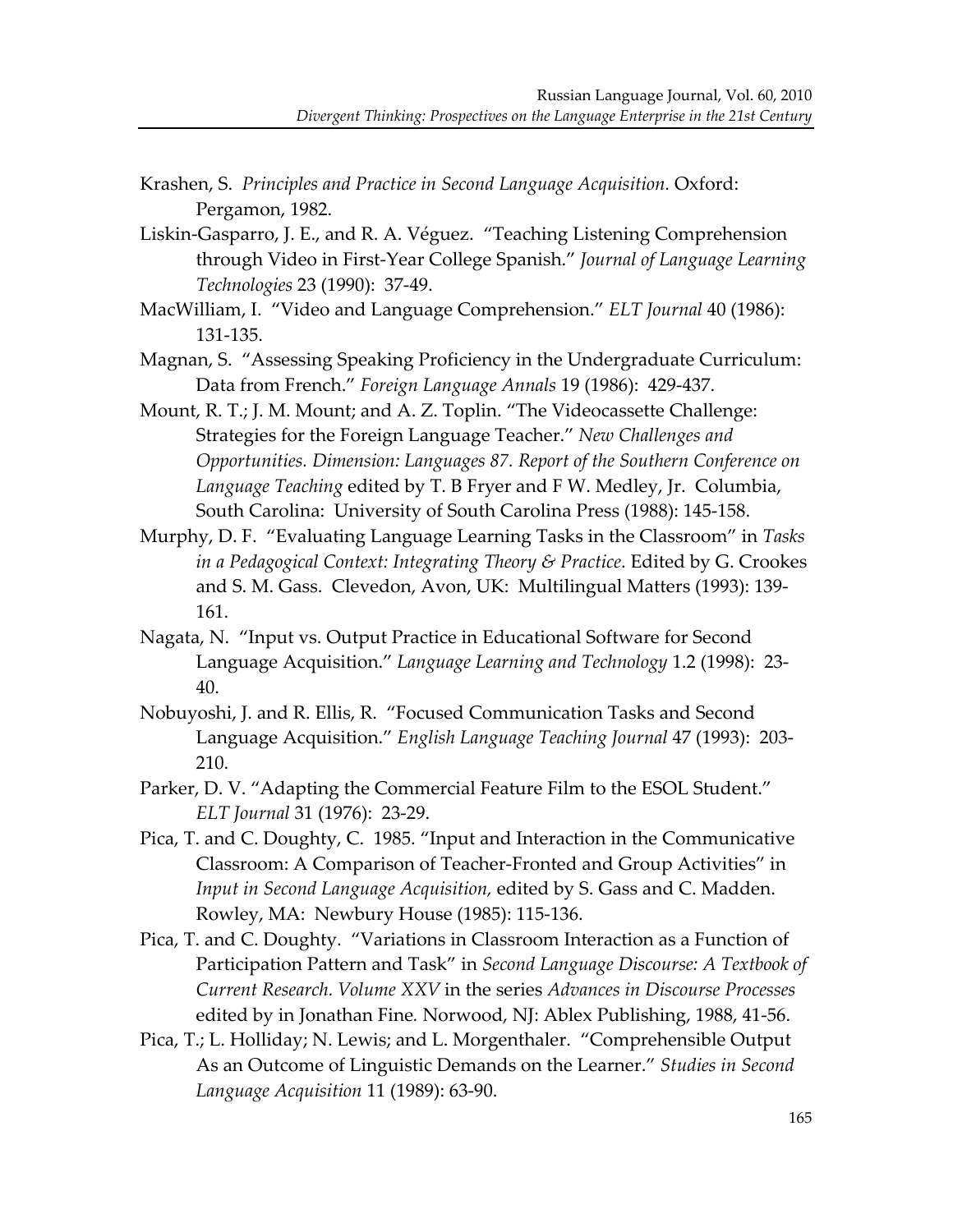- Rifkin, B. "Video in the Proficiency-Based Advanced Conversation Class: An Example from the Russian Curriculum." Foreign Language Annals<sup>33</sup>  $(2000): 63-71.$
- Rifkin, B. "Video As a Tool to Promote Paragraph-Length Discourse in the Russian-Language Classroom." *AATSEEL Newsletter* 41.2-3 (1998): 20-23.
- Rifkin, B. Grammatika v kontekste: Russian Grammar in Literary Contexts. New York: McGraw-Hill, 1996.
- Rosengrant, S. and Lifschitz, E. *Focus on Russian*. New York: John Wiley & Sons, 2nd edition, 1996.
- Rueberg McCoy, I. "Overcoming the Teacher/Technology Gap: Authentic Video' Texts in Foreign Language Instruction." Journal of Language Learning *Technologies* 23 (1990): 25-36.
- Santoni, G. V. "Using Videotape in the Advanced Conversation Class." *Foreign* Language Annals<sup>8</sup> (1975): 233-238.
- Secules, T.; C. Herron; and M. Tomasello. "The Effect of Video Context on Foreign Language Learning." *Modern Language Journal* 76 (1992): 480-490.
- Swain, M. "Communicative Competence: Some Roles of Comprehensible Input and Comprehensive Output in Its Development" in *Input in Second* Language Acquisition edited by S. Gass. and C. Madden. Rowley, MA: Newbury House, (1985): 235-253.
- Swain, M. "The Output Hypothesis: Just Speaking and Writing Aren't Enough." Canadian Modern Language Review 50 (1993), 158-164.
- Swain, M. "Three Functions of Output in Second Language Learning." In *Principle)and)Practice)in)Applied)Linguistics*'edited'by'G.'Cook'and'B. Oxford: Oxford U. Press, (1995): 64-81.
- Swain, M. and S. Lapkin. "Problems in Output and the Cognitive Processes They' Generate: A Step Towards Second Language Learning." Applied Linguistics 16 (1995): 371-391.
- Tall, E. and V. Vlasikova, V. Let's Talk about Life. New York: Wiley and Sons, 1996.
- Terrell, T. D. "Comprehensible Input for Intermediate Foreign Language Students Via Video." *Journal of Language Learning Technologies* 26 (1993): 17-23.
- Thompson,'I.''"Assessing'Foreign'Language'Skills:'Data'from'Russian." *Modern)* Language Journal 80 (1996): 47-65.
- Timberlake, A. "Russian." In The Slavonic Languages edited by B. Comrie and G. G. Corbett: London: Routledge, (1993): 827-886.